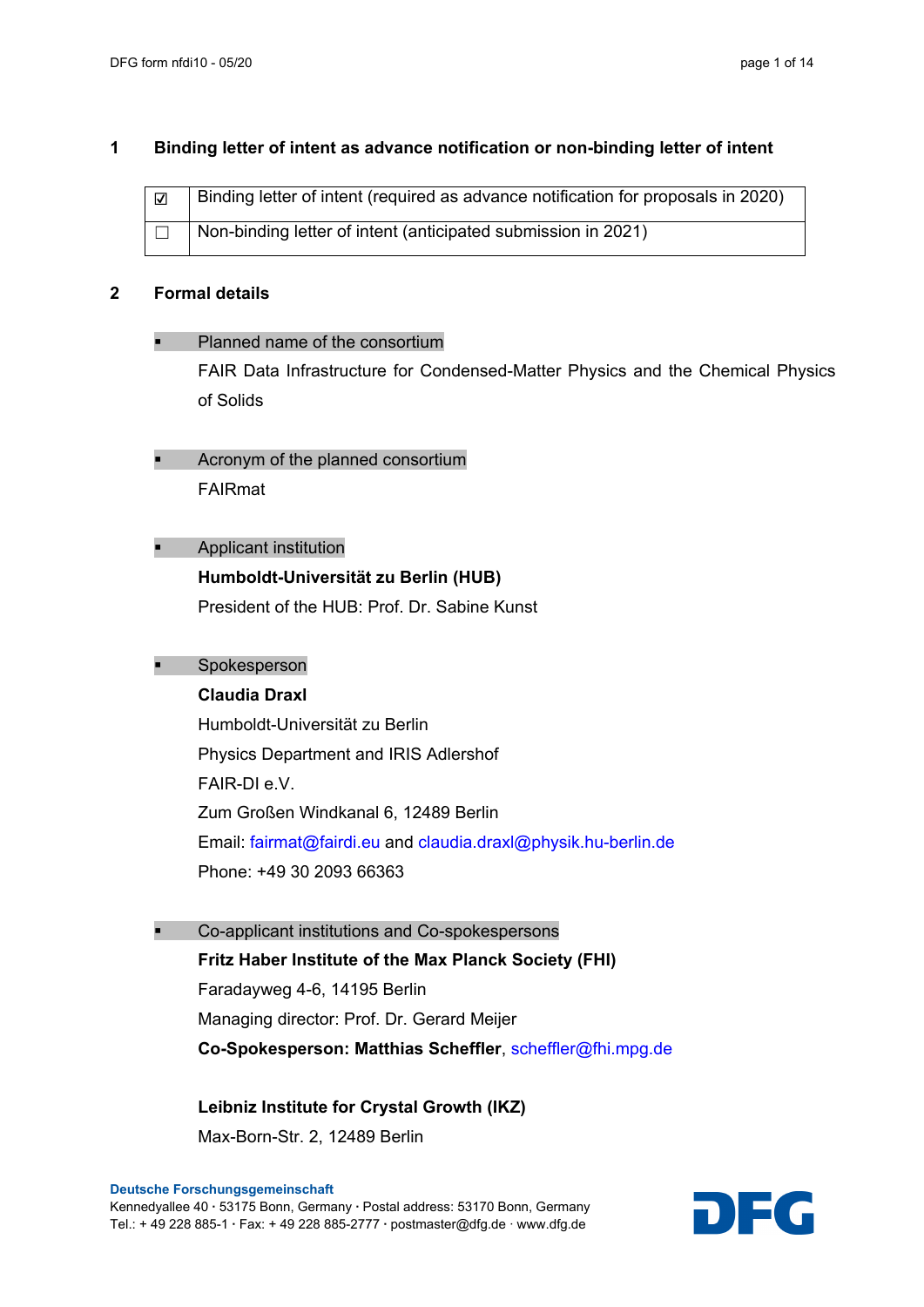Director: Prof. Dr. Thomas Schröder **Co-Spokesperson: Martin Albrecht**, [martin.albrecht@ikz-berlin.de](mailto:martin.albrecht@ikz-berlin.de)

**Max Planck Institute for Chemical Energy Conversion (MPI-CEC)** Stiftstrasse 34-36, 45470 Mülheim an der Ruhr Managing Director: Prof. Dr. Robert Schlögl **Co-Spokesperson: Mark Greiner**, [mark.greiner@cec.mpg.de](mailto:mark.greiner@cec.mpg.de)

**Technical University of Munich (TUM)** Arcisstraße 21, 80333 Munich President: Prof. Dr. Thomas F. Hofmann **Co-Spokesperson: Hans-Joachim Bungartz**, [bungartz@tum.de](mailto:bungartz@tum.de)

# **Karlsruhe Institute of Technology (KIT)**

Kaiserstraße 12, 76131 Karlsruhe President: Prof. Dr.-Ing. Holger Hanselka **Co-Spokesperson: Christof Wöll**, [christof.woell@kit.edu](mailto:christof.woell@kit.edu)

# **FAIR-DI e.V.**

Zum Großen Windkanal 6, 12489 Berlin Chairperson, Prof. Dr. Matthias Scheffler **Co-Spokespersons: Matthias Scheffler**, **Christof Wöll**, **Claudia Draxl** [claudia.draxl@physik.hu-berlin.de,](mailto:claudia.draxl@physik.hu-berlin.de) [scheffler@fhi.mpg.de,](mailto:scheffler@fhi.mpg.de) [christof.woell@kit.edu](mailto:christof.woell@kit.edu)

| <b>Martin Aeschlimann</b> | <b>Technical University of Kaiserslautern</b>                            |
|---------------------------|--------------------------------------------------------------------------|
| Sören Auer                | Library of Science and Technology (TIB)                                  |
| <b>Carsten Baldauf</b>    | Fritz Haber Institute of the Max Planck Society                          |
| Tristan Bereau            | Max Planck Institute for Polymer Research and University of<br>Amsterdam |
| Stefan Blügel             | Research Center Jülich                                                   |
| Silvana Botti             | <b>Friedrich Schiller University Jena</b>                                |
| Christoph J. Brabec       | Friedrich-Alexander University Erlangen-Nürnberg                         |
| <b>Malte Dreyer</b>       | Humboldt-Universität zu Berlin                                           |
| Natascha Dropka           | Leibniz Institute for Crystal Growth                                     |

#### **Participants**

**Deutsche Forschungsgemeinschaft**

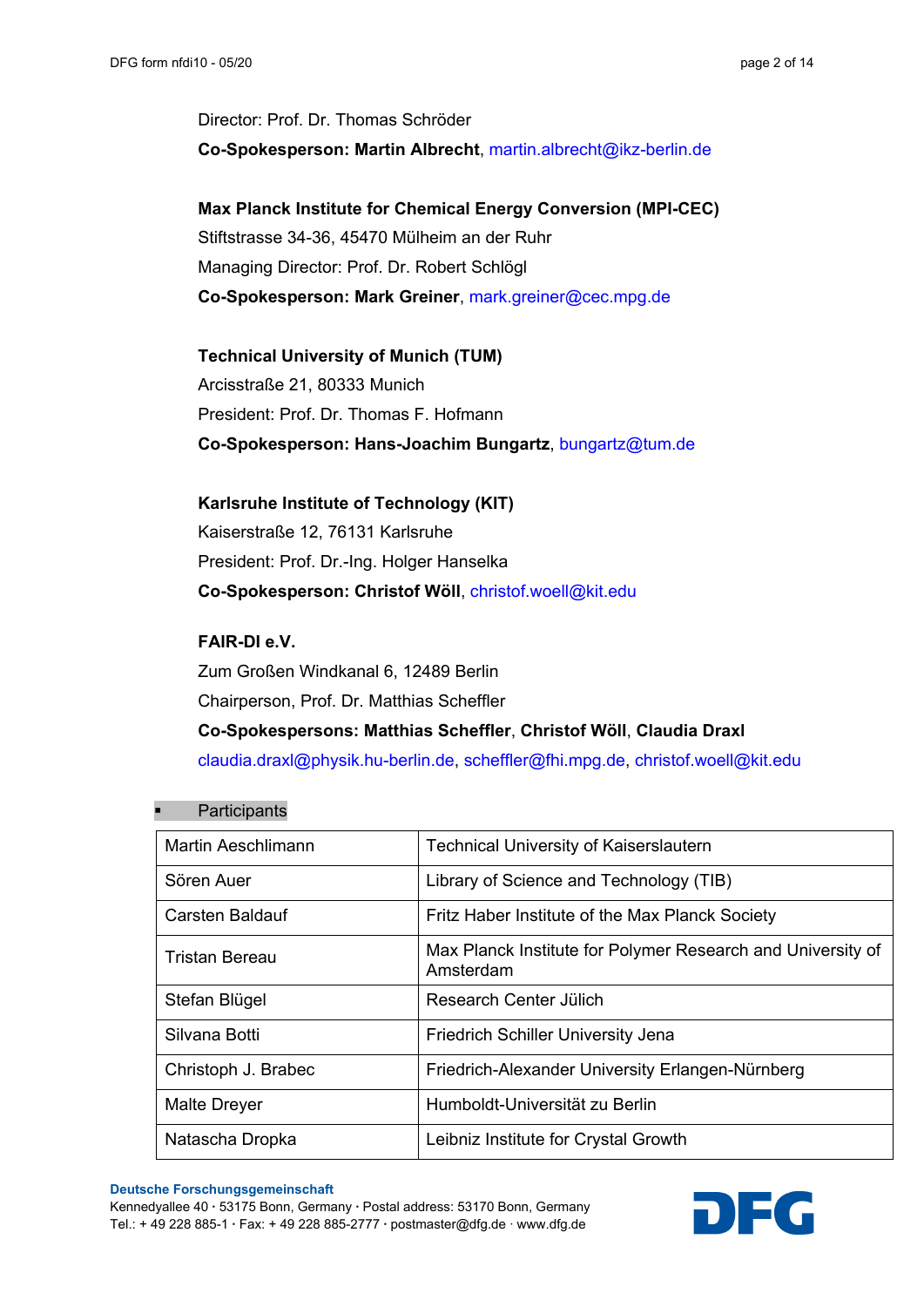| <b>Ralph Ernstorfer</b>     | Fritz Haber Institute of the Max Planck Society     |
|-----------------------------|-----------------------------------------------------|
| <b>Norbert Esser</b>        | Leibniz Institute for Analytical Sciences (isas)    |
| <b>Claudia Felser</b>       | Max Planck Institute for Chemical Physics of Solids |
| Luca Ghiringhelli           | Fritz Haber Institute of the Max Planck Society     |
| Roger Gläser                | Leipzig University                                  |
| Axel Groß                   | <b>Ulm University</b>                               |
| Marius Grundmann            | Leipzig University                                  |
| Aleksander Gurlo            | <b>TU Berlin</b>                                    |
| <b>Thomas Hammerschmidt</b> | <b>Ruhr-University Bochum</b>                       |
| <b>Tamas Haraszti</b>       | <b>University Aachen</b>                            |
| Kerstin Helbig              | Humboldt-Universität zu Berlin                      |
| <b>Stefan Hecht</b>         | Leibniz Institute for Interactive Materials (DWI)   |
| <b>Thomas Heine</b>         | <b>Technical University Dresden</b>                 |
| Jürgen Janek                | <b>Justus Liebig University Giessen</b>             |
| <b>Heinz Junkes</b>         | Fritz Haber Institute of the Max Planck Society     |
|                             |                                                     |
| Josef A. Käs                | Leipzig University                                  |
| <b>Wolfgang Klesse</b>      | Institute for Innovative Microelectronics (IHP)     |
| Christoph Koch              | Humboldt-Universität zu Berlin                      |
| Sarah Köster                | Georg-August-University Göttingen                   |
| <b>Kurt Kremer</b>          | Max Planck Institute for Polymer Research           |
| <b>Michael Krieger</b>      | Friedrich-Alexander University Erlangen-Nürnberg    |
| Markus Kühbach              | Max Planck Institute for Iron Research              |
| <b>Hermann Lederer</b>      | Max Planck Computing and Data Facility              |
| Ingrid Mertig               | Martin-Luther-University Halle-Wittenberg           |
| <b>Wolfgang Nagel</b>       | <b>TU Dresden</b>                                   |
| Rossitza Pentcheva          | <b>University Duisburg-Essen</b>                    |
| <b>Dierk Raabe</b>          | Max Planck Institute for Iron Research              |
| <b>Alexander Reinefeld</b>  | Zuse Institute Berlin                               |
| Karsten Reuter              | Fritz Haber Institute of the Max Planck Society     |

**Deutsche Forschungsgemeinschaft**

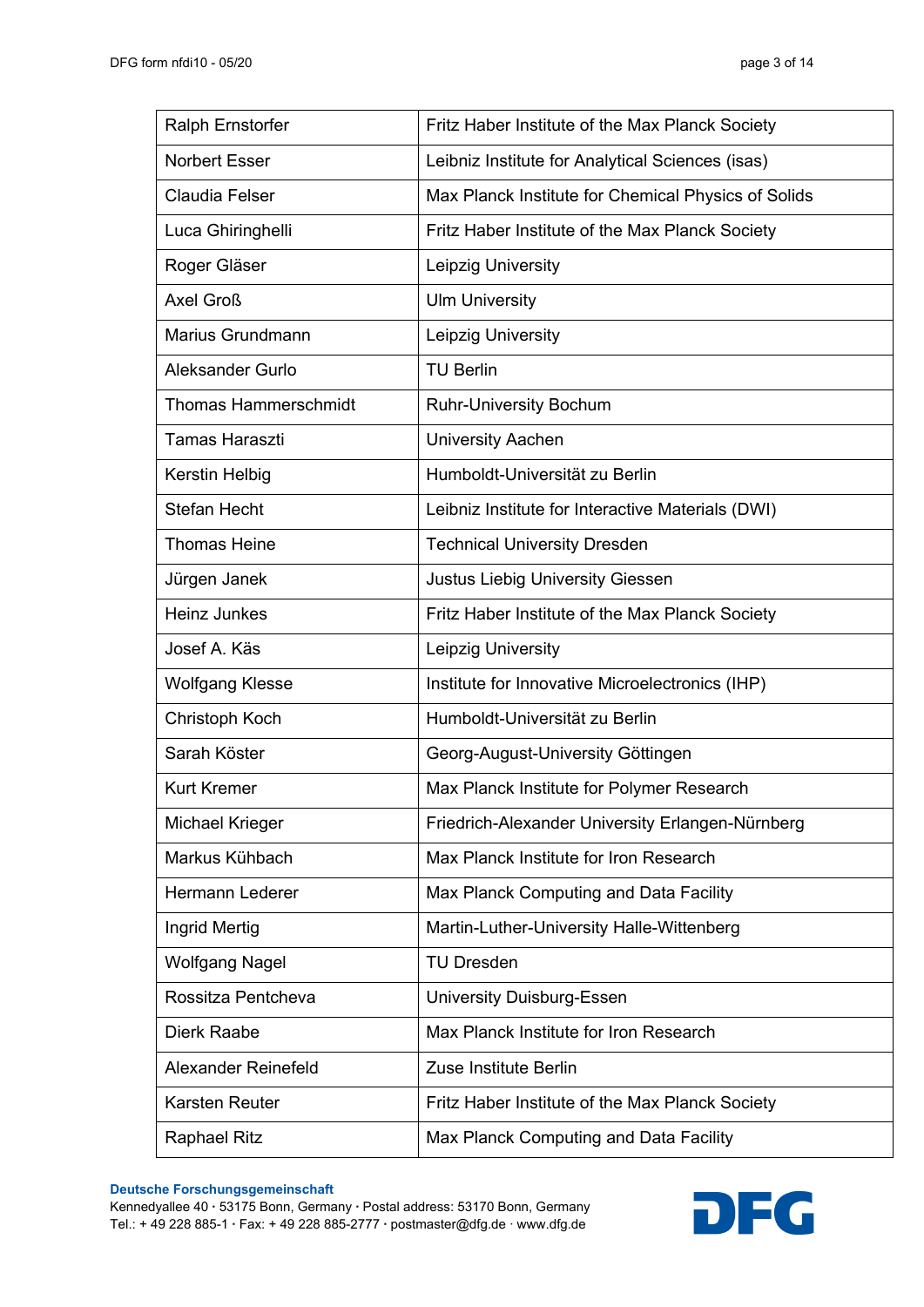| Cesar Rodriguez-Emmenegger | Leibniz Institute for Interactive Materials (DWI)                        |
|----------------------------|--------------------------------------------------------------------------|
| Erich Runge                | ex officio Chairperson of the Sektion Kondensierte Materie<br>of the DPG |
| Markus Scheidgen           | Humboldt-Universität zu Berlin                                           |
| Robert Schlögl             | Fritz Haber Institute of the Max Planck Society                          |
| Thomas Schröder            | Leibniz Institute for Crystal Growth                                     |
| Godehard Sutmann           | <b>Jülich Supercomputing Centre</b>                                      |
| Annette Trunschke          | Fritz Haber Institute of the Max Planck Society                          |
| <b>Thomas Unold</b>        | <b>Helmholtz Zentrum Berlin</b>                                          |
| Roser Valenti              | <b>Goethe University Frankfurt</b>                                       |
| Holger von Wenckstern      | Leipzig University                                                       |
| Dieter Weber               | Research Center Jülich                                                   |
| Heiko Weber                | Friedrich-Alexander University Erlangen-Nürnberg                         |
| <b>Christian Wenger</b>    | Institute for Innovative Microelectronics                                |
| <b>Stefan Wesner</b>       | <b>Ulm University</b>                                                    |
| Joachim Wosnitza           | Helmholtz Zentrum Dresden Rossendorf                                     |

# **3 Objectives, work programme and research environment**

Research area of the proposed consortium (according to the DFG classification system: [https://www.dfg.de/download/pdf/dfg\\_im\\_profil/gremien/fachkollegien/](https://www.dfg.de/download/pdf/dfg_im_profil/gremien/fachkollegien/%20amtsperiode_2020_2023/fachsystematik_fachkollegien_amtsperiode_2020-2023.pdf)  [amtsperiode\\_2020\\_2023/fachsystematik\\_fachkollegien\\_amtsperiode\\_2020-](https://www.dfg.de/download/pdf/dfg_im_profil/gremien/fachkollegien/%20amtsperiode_2020_2023/fachsystematik_fachkollegien_amtsperiode_2020-2023.pdf) [2023.pdf](https://www.dfg.de/download/pdf/dfg_im_profil/gremien/fachkollegien/%20amtsperiode_2020_2023/fachsystematik_fachkollegien_amtsperiode_2020-2023.pdf) )

307 Physik der kondensierten Materie

Specifically, FAIRmat attempts to cover the full comprehensiveness of the *Sektion Kondensierte Materie* of the German Physical Society (DPG) with its 12 *Fachverbände*. [https://www.dpg](https://www.dpg-physik.de/vereinigungen/fachlich/skm/sektion-kondensierte-materie?set_language=en)[physik.de/vereinigungen/fachlich/skm/sektion-kondensierte-materie?set\\_language=en](https://www.dpg-physik.de/vereinigungen/fachlich/skm/sektion-kondensierte-materie?set_language=en)

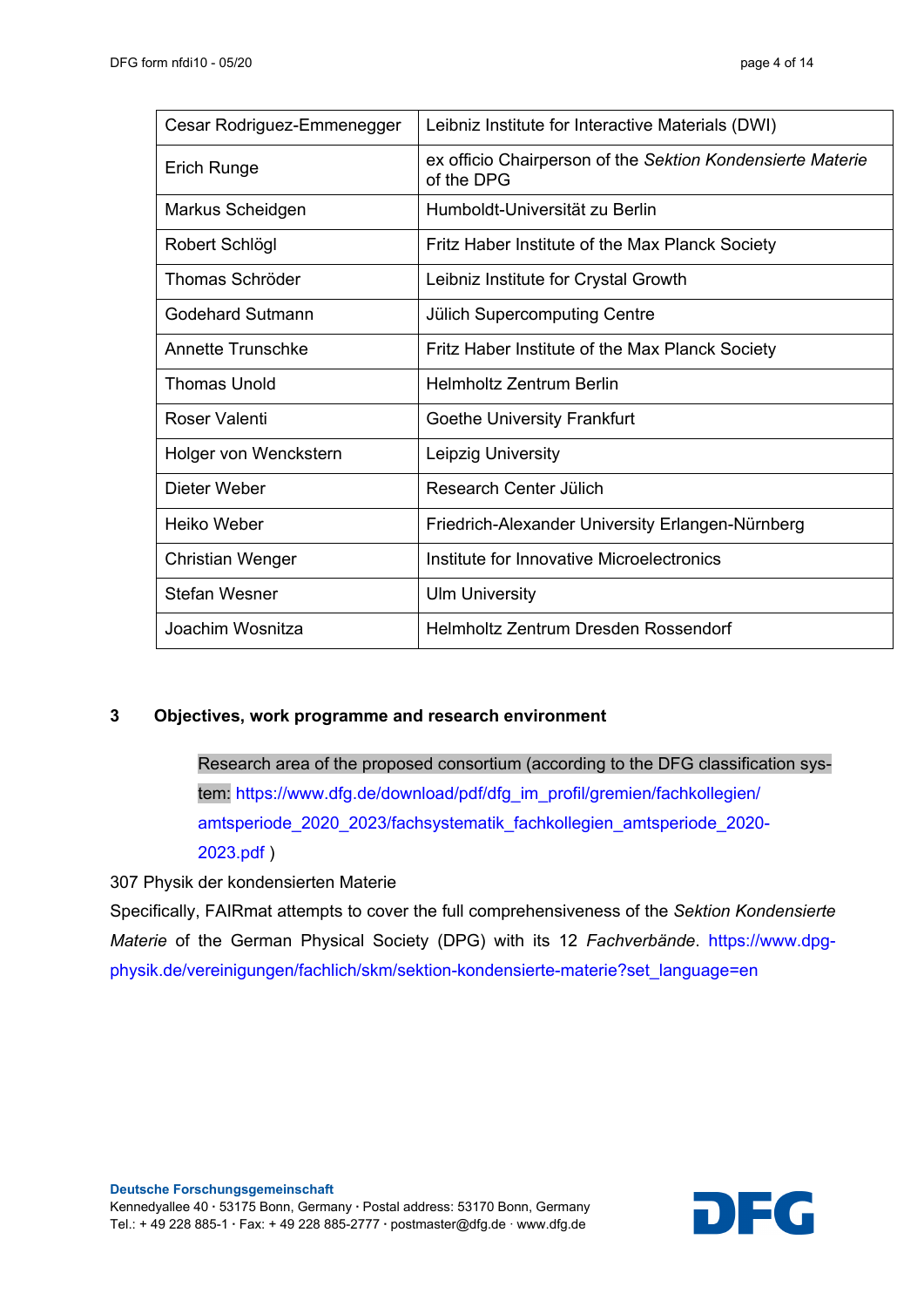DFG form nfdi10 - 05/20 page 5 of 14

#### Concise summary of the planned consortium's main objectives and task areas

FAIRmat will install a **FAIR**[1](#page-4-0) data infrastructure for the wider area of *condensed-matter physics* and the *chemical physics of solids*. This represents a very broad range of different communities that can be characterized by either different classes of condensed matter (e.g. semiconductors, metals and alloys, soft and biological matter, etc.), by different techniques (e.g. ranging from crystal-growth and synthesis to experimental and theoretical characterization by a multitude of probes), or by functionality (exemplified here by battery materials, optoelectronics, catalysts, etc.). As a consequence, the data produced by the community are enormously heterogeneous and diverse in terms of the 4V of Big Data, i.e. Volume (amount of data), Variety (heterogeneity of form and meaning of data), Velocity (rate at which data may change or new data arrive), and Veracity (uncertainty of data quality). Also note that many research data produced today may appear irrelevant in the context they have been produced. Being regarded as "waste", they are not published. However, they may turn out highly valuable for other purposes. So, the *R* in FAIR (reusability) also means "store, share, and recycle the waste!" To cope with all the diversity and complexity, a bottom-up approach that satisfies the needs of the different sub-communities is a must to foster acceptance by the community and participation of a large number of individual researchers and laboratories. FAIRmat sets out to tackle this challenge by a user-driven approach to develop easy-to-use tools and an infrastructure towards FAIR data processing, storage, curation, sharing, and future use of materials data. For the latter, a major goal of FAIRmat is *making data artificial-intelligence (AI) ready*.

Data obtained by a certain experimental technique for a specific sample of a selected material are only worth keeping if the sample is fully characterized and apparatus and measurement conditions as well as the measured quantity are described in detail. Likewise, computed data are only meaningful when method, approximations, code and code version, as well as all computational parameters are known. In essence, we need an extensive annotation, i.e. a systematic metadata catalogue, also covering ontologies. This also includes the description of provenance and data quality (their usefulness for a given context). To address all these aspects and to support basic science and individual researchers, we have identified several task areas (in short called Areas, further broken down into tasks) that are sketched in the following:

**Area A** – *Synthesis* – is dedicated to the full characterization of samples and the corresponding synthesis and growth processes. Without this information, reproducibility of materials and their properties with given quality will be hampered. The specific tasks will consider various synthesis routes, i.e., from the gas, liquid, and solid phases, and by assembly.

**Deutsche Forschungsgemeinschaft**



<span id="page-4-0"></span><sup>1</sup> FAIR = findable, accessible, interoperable, reusable: D. Wilkinson et al., Sci. Data 3, 160018 (2016).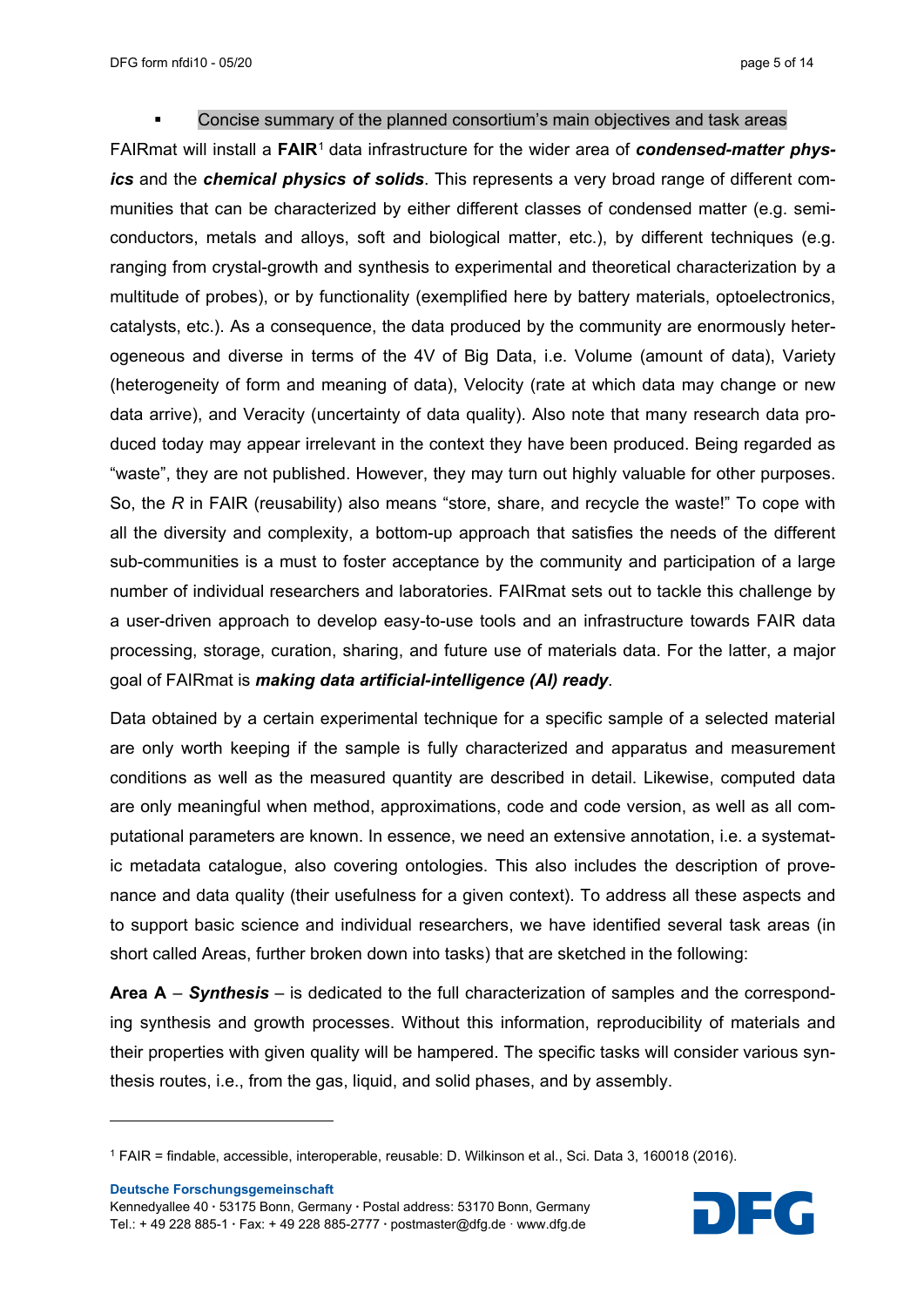**Area B** – *Experiment* – covers the microscopic characterization of materials by a broad variety of measurement techniques. Each of them comes with specific challenges concerning processing, curation, and storage, owing to differences in volume, velocity, data formats, etc. FAIRmat will exemplify its approach in a first phase by a representative selection of experimental probes.

**Area C** – *Theory and Computation* – deals with numerical techniques to compute materials properties. Such techniques differ in the theoretical concepts, approximations, and numerical recipes, depending on the employed software. Our general approach to tackle this diversity re-lies on the concepts developed by the [NOMAD Laboratory](https://nomad-lab.eu/)<sup>[2](#page-5-0)</sup>. The tasks of Area C concern extensions towards excitations and strongly correlated materials, as well as towards classical (particle-based) simulations and multi-scale modeling.

**Area D** – *Digital Infrastructure* – will be a common brace to all other areas. Specific tasks will be dedicated to processing and decentral storage, creating a network of data hubs at different locations. The FAIRmat *Portal*, a web-based graphical user interface, including a *Materials Encyclopedia*[3](#page-5-1), will allow for searching, accessing, and inspecting (meta)data from all over Germany (and worldwide). FAIRmat will develop and provide tools, from processing to post-processing, including analysis by artificial intelligence, and it will provide guidance and advancements of electronic lab-books (ELN), laboratory information management systems (LIMS), etc. Tight collaborations with HPC centers will ensure the embedding into the overall NFDI landscape.

**Area E** – *Use-Case Demonstrators* – will highlight how the tools developed in the above areas will benefit different scientific communities and demonstrate hand-shakes and potential synergies with other consortia. The specific tasks of this area will cover in the first phase use cases on battery materials, heterogeneous catalysis, optoelectronics, spintronics & magnetism, metalorganic frameworks, biological physics applications, and artificial intelligence.

**Area F** – *User Support, Training & Outreach* – will reflect our concept for how to engage with the community, to allow researchers to make use and handle the FAIRmat tools. We will offer a variety of workshops and other training opportunities and provide support for connecting data hubs to the overall data infrastructure.

**Area G** – *Administration and Coordination* – will deal with all coordination and management issues and the embedding into the Overall NFDI. As such, it will address synergies with other consortia and the interaction with the NFDI Directorate.

**Deutsche Forschungsgemeinschaft**



<span id="page-5-0"></span><sup>&</sup>lt;sup>2</sup> C. Draxl and M. Scheffler, The NOMAD Laboratory: From Data Sharing to Artificial Intelligence, J. Phys. Mater. 2, 036001 (2019); <https://doi.org/10.1088/2515-7639/ab13bb>

<span id="page-5-1"></span><sup>3</sup> Based on the NOMAD Encyclopedia [\(https://encyclopedia.nomad-coe.eu\)](https://encyclopedia.nomad-coe.eu/) currently containing only computed data.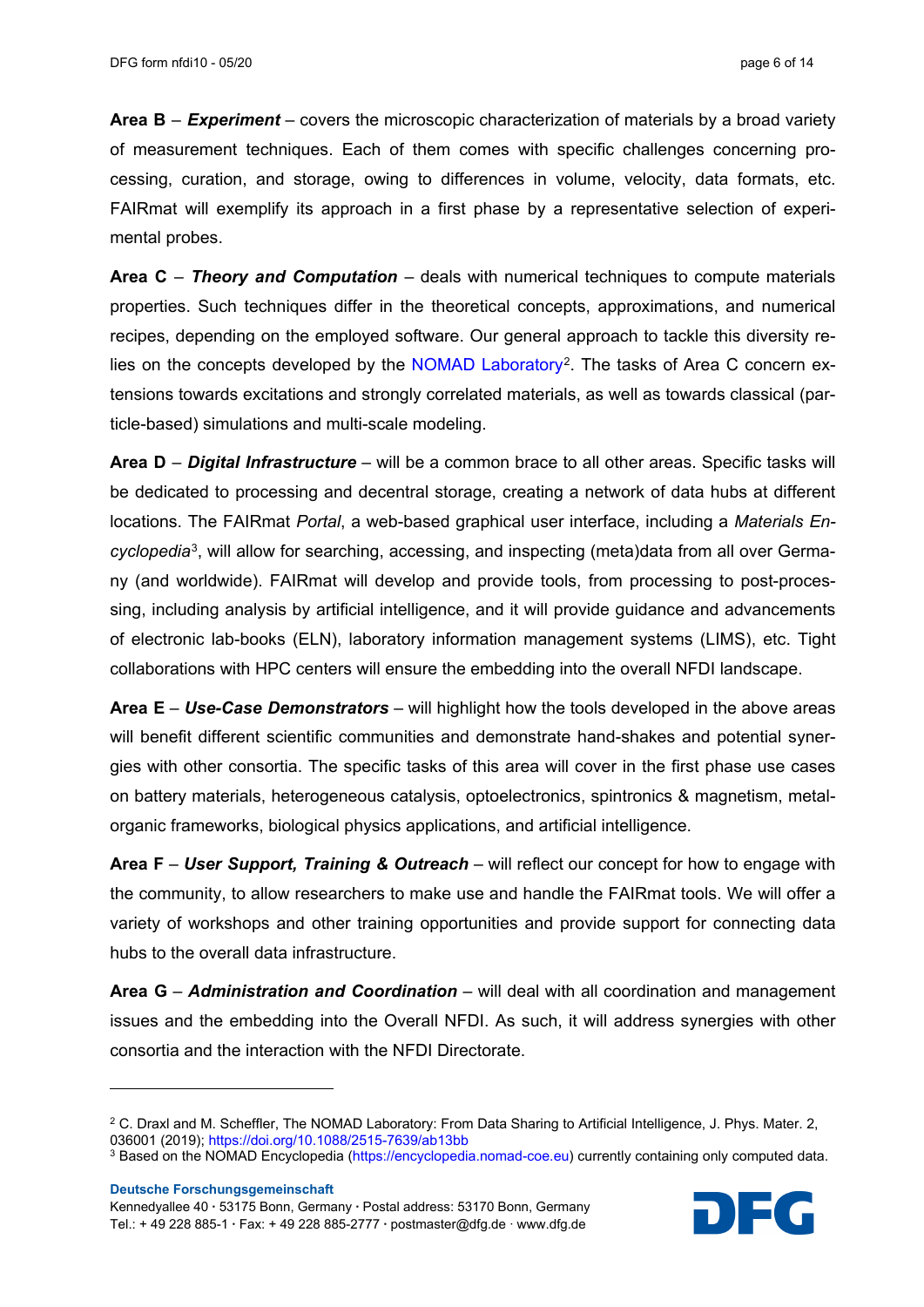Brief description of the proposed use of existing infrastructures, tools and services that are essential in order to fulfil the planned consortium's objectives

FAIRmat researchers have ample experience in building and running data infrastructures, evidenced by the non-profit association [FAIR-DI e.V.](https://fair-di.eu/) Its most prominent pillar is the [NOMAD La](https://nomad-lab.eu/)[boratory.](https://nomad-lab.eu/) It has created the [NOMAD Metainfo,](https://metainfo.nomad-coe.eu/) a metadata schema for computational materials science, and developed parsers / interpreters / normalizers for the 40 most important largescale computer codes of the community. Hosting so far more than 100 million calculations (summer 2020), it represents the worldwide biggest data collection of its kind. Note that in the last year, the number has doubled. The [NOMAD Repository](https://nomad-lab.eu/index.php?page=repo-arch) & Archive are fully FAIR, even spearheading other "FAIR activities". NOMAD was among the first [GoFAIR Implementation](https://www.go-fair.org/implementation-networks/overview/nomad/)  [Networks.](https://www.go-fair.org/implementation-networks/overview/nomad/) The [European Center of Excellence](https://nomad-coe.eu/) *NOMAD* is a component of the NOMAD Laboratory, which is now focusing on software developments for upcoming exascale computers.

Ample expertise on metadata and interoperability exists also through the DFG project GeRDI [\(Generic Research Data Infrastructure\)](https://www.gerdi-project.eu/). Overall, FAIRmat can count on access to and cooperation with Germany's major data and computing facilities (JSC [Jülich], MPCDF [Garching], ZIH [Dresden], ZIB [Berlin], kiz [Ulm], LRZ [Munich], TIB [Hanover], etc.). FAIRmat already created publications and organized workshops on metadata and ontology challenges of the condensedmatter and chemical-physics community.[4,](#page-6-0)[5](#page-6-1),[6](#page-6-2) FAIRmat's recent *[Satellite Workshop on Data Ac](https://th.fhi-berlin.mpg.de/meetings/fairdi2020/index.php?n=Meeting.DataInArpes)[quisition in Angle-Resolved Photoemission Spectroscopy](https://th.fhi-berlin.mpg.de/meetings/fairdi2020/index.php?n=Meeting.DataInArpes)* was the last in the series. The big virtual FAIR-DI Conference on a *[FAIR Data Infrastructure for Materials Genomics](https://th.fhi-berlin.mpg.de/meetings/fairdi2020/index.php?n=Meeting.DataInArpes)* brought the international community together and hosted the *[Satellite Workshop on NFDI@Teaching](https://th.fhi-berlin.mpg.de/meetings/fairdi2020/index.php?n=Meeting.NFDIatTeaching)*.

Supporting the individual researchers and the entire community is the topmost goal of FAIRmat. Satisfying these needs is ensured by the involvement and support of leading research organizations like the Condensed Matter Section (SKM) of the DPG, many universities and research institutions, large-scale research facilities and research networks. Most of the SKM divisions are already active within FAIRmat, others will be integrated as soon as they are ready to join. The installation of a FAIR infrastructure will only be successful if it involves also the international community. Memoranda of Understanding (MuO) have been signed with NIST (USA), Shanghai University and their Materials Genome Institute (China), and the Finish IT Center CSC. Other international partners are directly involved via their membership in FAIR-DI e.V.



<span id="page-6-2"></span><span id="page-6-1"></span><span id="page-6-0"></span><sup>4</sup> L.M. Ghiringhelli, et al, *Towards efficient data exchange and sharing for big-data driven materials science: metadata and data formats*. npj Computational Materials 3, 46 (2017); https://doi.org/10.1038/s41524-017-0048-5 <sup>5</sup> L.M. Ghiringhelli et al., *Shared Metadata and Data Formats for Big-Data-Driven Materials Science,* to be published. <sup>6</sup> Shared metadata and data formats for Big-Data Driven Materials Science: A NOMAD-FAIRDI workshop, Berlin Adlershof, Germany, July 8-12, 2019; <https://th.fhi-berlin.mpg.de/meetings/meta2019/>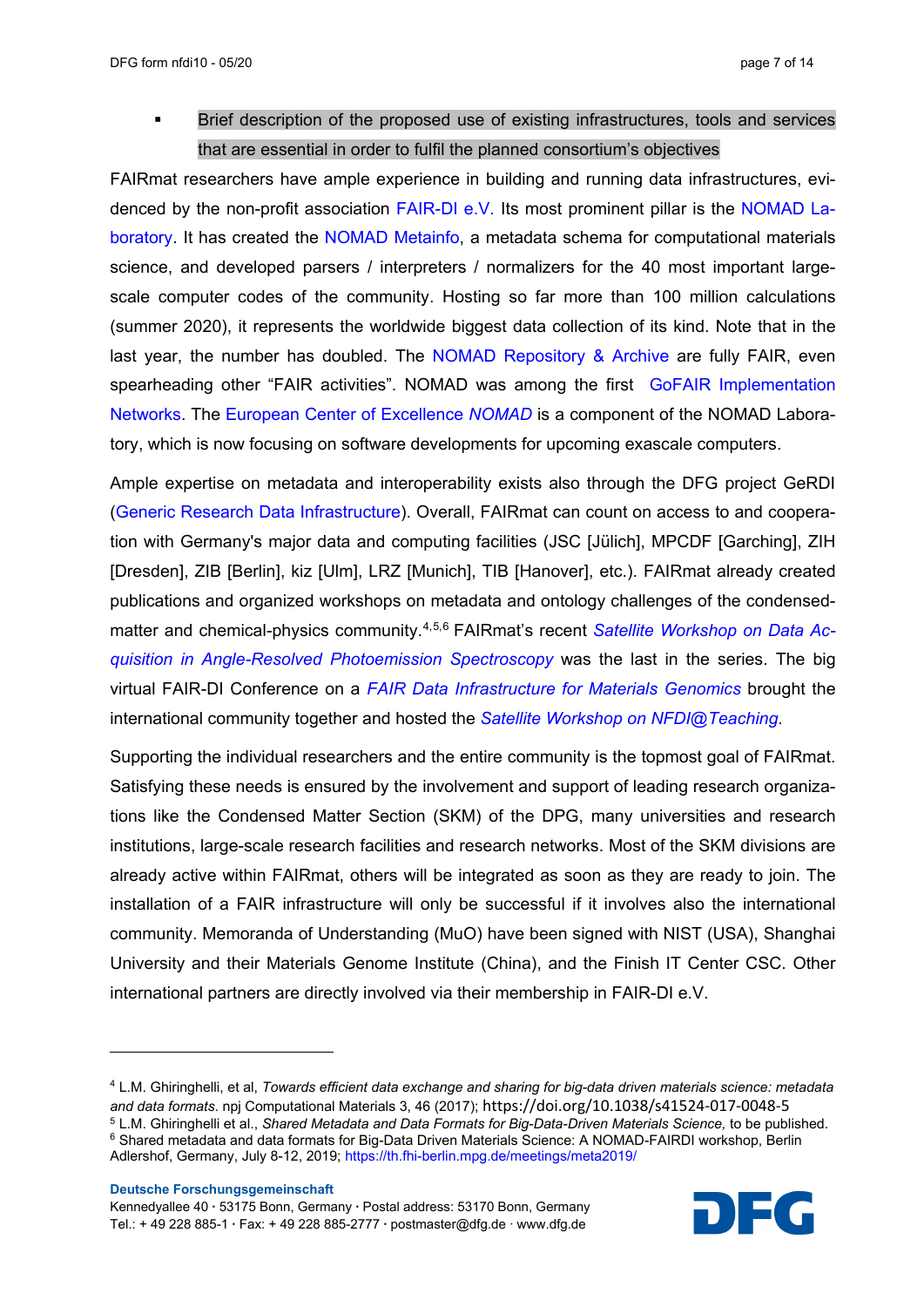Interfaces to other proposed NFDI consortia: brief description of existing agreements for collaboration and/or plans for future collaboration

Synergies and potential overlap with other consortia have been discussed with many consortia. With **DAPHNE**, we agreed on a pilot project to identify the needs and interfaces in terms of data structures, metadata, and data exchange between the two consortia; to synergistically develop ELNs; and to organize a workshop on metadata in 2022, also involving the consortium **MaRDI**. We recall that members of the FAIRmat team have been actively pushing forward joint efforts related to metadata already during the last years. With MaRDI, we will also collaborate on the developments of metadata and ontology descriptions for data from "computer experiments" (Area C).

We have close contacts with both chemistry consortia**, NFDI4Chem** and **NFDI4cat**. Several FAIRmat members are also active in one or both. The condensed-matter and chemical physics of heterogeneous catalysis are a component of FAIRmat, represented by renowned, worldwideleading scientists of this field. Specifically, the chemical physics of surfaces of materials, chemical reactions at surfaces, and multi-scale modeling of heterogeneous catalysis will be explored in collaboration with NFDI4cat, where the latter will extend these studies towards engineering. Data aspects of theoretical / computational chemistry as well as ELNs will be treated together with NFDI4Chem. There are common interests in quantum chemistry where FAIRmat already serves several important computer codes, where parsers, normalizers, converters, and metadata have been developed for Gaussian, GAMESS, MOLCAS, DMol3, NWChem, ORCA, Turbomole, etc. by FAIRmat's component NOMAD already.

We are also in close contact with the engineering consortia, **NFDI4Ing** und **NFDI-MatWerk**. With the latter, we will collaborate in terms of metadata and ontologies for establishing links between the time and length scales addressed in FAIRmat with the larger scales of applied research as addressed by NFDI-MatWerk. Their strong engineering expertise on processing history and microstructure information is fully complementary to FAIRmat's basic-science focus on electronic- and atomic-structure modelling. This enables a digital representation (ontology) of materials under realistic conditions. With NFDI4Ing we will collaborate on open-access tools, e.g. ELN solutions, data analysis methods, and workflows. Further, also note agreements with **PUNCH4NFDI**, **NFDI4Phys**, **DataPLANT**, **NFDI4MED**, **NFDI4MobilTech, NFDI4DataScience**, and **NFDIxCS**.

Boundaries between FAIRmat and other consortia as well as hand-shakes, and synergies will be highlighted by our *Use-Case Demonstrators* (Area E).